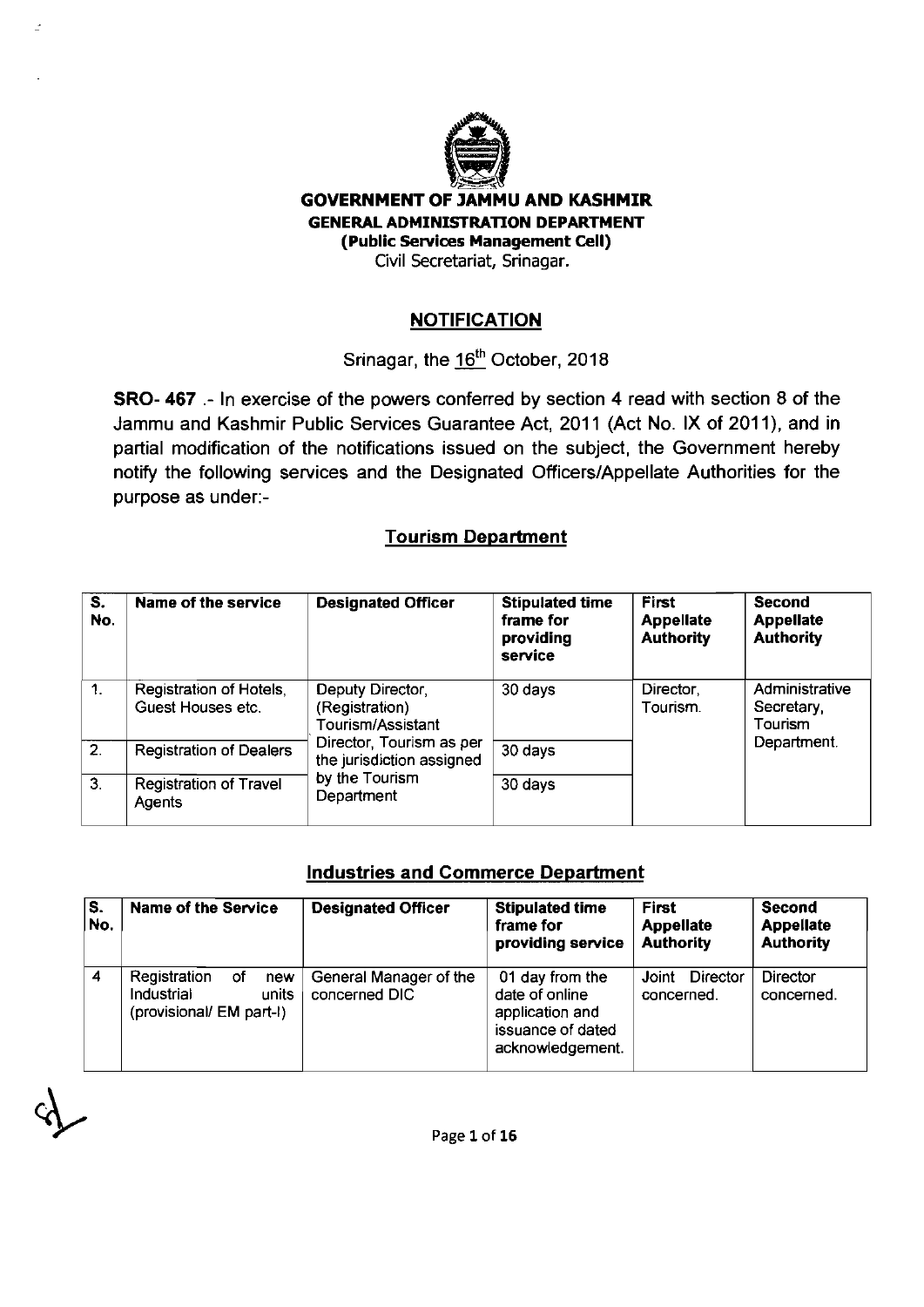| 5.              | Registration of firms<br>under J&K Partnership<br>Act. 1996 Svt. (1939<br>A.D)                                                                                                                  | Director, Industries &<br>Commerce<br>concerned<br>(Designated<br>Registrar<br>under the Act) | 30 days from the<br>date of online<br>application and<br>issuance of dated<br>acknowledgement.           | Additional<br>Secretary<br>to<br>Government,<br><b>18C</b><br>Department | Special<br>Secretary to<br>Government,<br><b>18C</b><br>Department    |
|-----------------|-------------------------------------------------------------------------------------------------------------------------------------------------------------------------------------------------|-----------------------------------------------------------------------------------------------|----------------------------------------------------------------------------------------------------------|--------------------------------------------------------------------------|-----------------------------------------------------------------------|
| 6.              | Registration<br>of I<br>Societies under<br>J&K<br>Registration<br>0f<br>Societies Act, 1998 Svt.<br>(1941 A.D)                                                                                  | Director, Industries<br>-8<br>Commerce concerned                                              | 30 days<br>from<br>the date of online<br>application and<br>issuance of dated<br>acknowledgement         | Additional<br>Secretary<br>to<br>Government,<br><b>18C</b><br>Department | Special<br>Secretary<br>to<br>Government,<br><b>18C</b><br>Department |
| 7.              | Issuance<br>Land<br>Οf<br>Certificate<br>Availability<br>by SIDCO/SICOP                                                                                                                         | General Manager<br>concerned of<br>SIDCO/SICOP                                                | 01 day from the<br>date of online<br>application and<br>issuance of dated<br>acknowledgement.            | Managing<br>Director.<br>SIDCO/SICOP                                     | Special<br>Secretary<br>to<br>Government,<br><b>18C</b><br>Department |
| 8.              | of<br>Issuance<br>Land<br>Order<br>by.<br>Allotment<br>SIDCO/SICOP                                                                                                                              | Managing Director, J&K<br>SIDCO/SICOP as the<br>case may be.                                  | from<br>07 days<br>the date of project<br>approval by the<br>Single Window<br>Clearance<br>Committee.    | Additional<br>Secretary<br>to<br>Government,<br><b>18C</b><br>Department | Special<br>Secretary<br>to<br>Government,<br><b>18C</b><br>Department |
| 9.              | <b>Building Plan Approval</b><br>in Industrial Estates of<br><b>J&amp;K SIDCO/SICOP</b>                                                                                                         | General Manager<br>concerned of<br>SIDCO/SICOP                                                | 15 days from the<br>date of online<br>application and<br>issuance of dated<br>acknowledgement.           | Managing<br>Director,<br>SIDCO/SICOP                                     | Special<br>Secretary<br>to<br>Government,<br><b>18C</b><br>Department |
| 10.             | Conducting<br>Plinth<br>Inspection of industrial<br>buildings/structures for<br>of<br>issuance<br>Pre-<br><b>Construction Certificate</b><br>by SIDCO/SICOP<br>in.<br><b>Industrial Estates</b> | General Manager<br>concerned of<br>SIDCO/SICOP                                                | 07 days from the<br>date of online<br>application for<br>plinth inspection.                              | Managing<br>Director,<br>SIDCO/SICOP                                     | Special<br>Secretary to<br>Government,<br><b>18C</b><br>Department.   |
| 11.             | $\overline{\mathsf{of}}$<br>Issuance<br>Pre-construction<br>Certificate<br>by<br>SIDCO/SICOP<br>in.<br><b>Industrial Estates</b>                                                                | General Manager<br>concerned of<br>SIDCO/SICOP                                                | $01$ day<br>from the<br>date of plinth<br>Inspection.                                                    | Managing<br>Director,<br>SIDCO/SICOP                                     | Special<br>Secretary to<br>Government,<br><b>18C</b><br>Department    |
| 12 <sub>1</sub> | Conducting<br>inspection<br>for issuance of Building<br>Completion/ Occupancy<br>Certificate in Industrial<br><b>Estates</b>                                                                    | General Manager<br>concerned of<br>SIDCO/SICOP                                                | 07 days<br>from the<br>date of online<br>application for<br>inspection of<br>completion of<br>structure. | Managing<br>Director.<br>SIDCO/SICOP                                     | Special<br>Secretary to<br>Government,<br><b>18C</b><br>Department    |
| 13.             | of Building<br>Issuance<br>Completion/ Occupancy<br>Certificate in Industrial<br><b>Estates</b>                                                                                                 | General Manager<br>concerned of<br>SIDCO/SICOP                                                | 01 day from the<br>date of Inspection<br>of completion.                                                  | Managing<br>Director,<br>SIDCO/SICOP                                     | Special<br>Secretary to<br>Government,<br><b>18C</b><br>Department    |

 $\mathbb{R}^{n \times n}$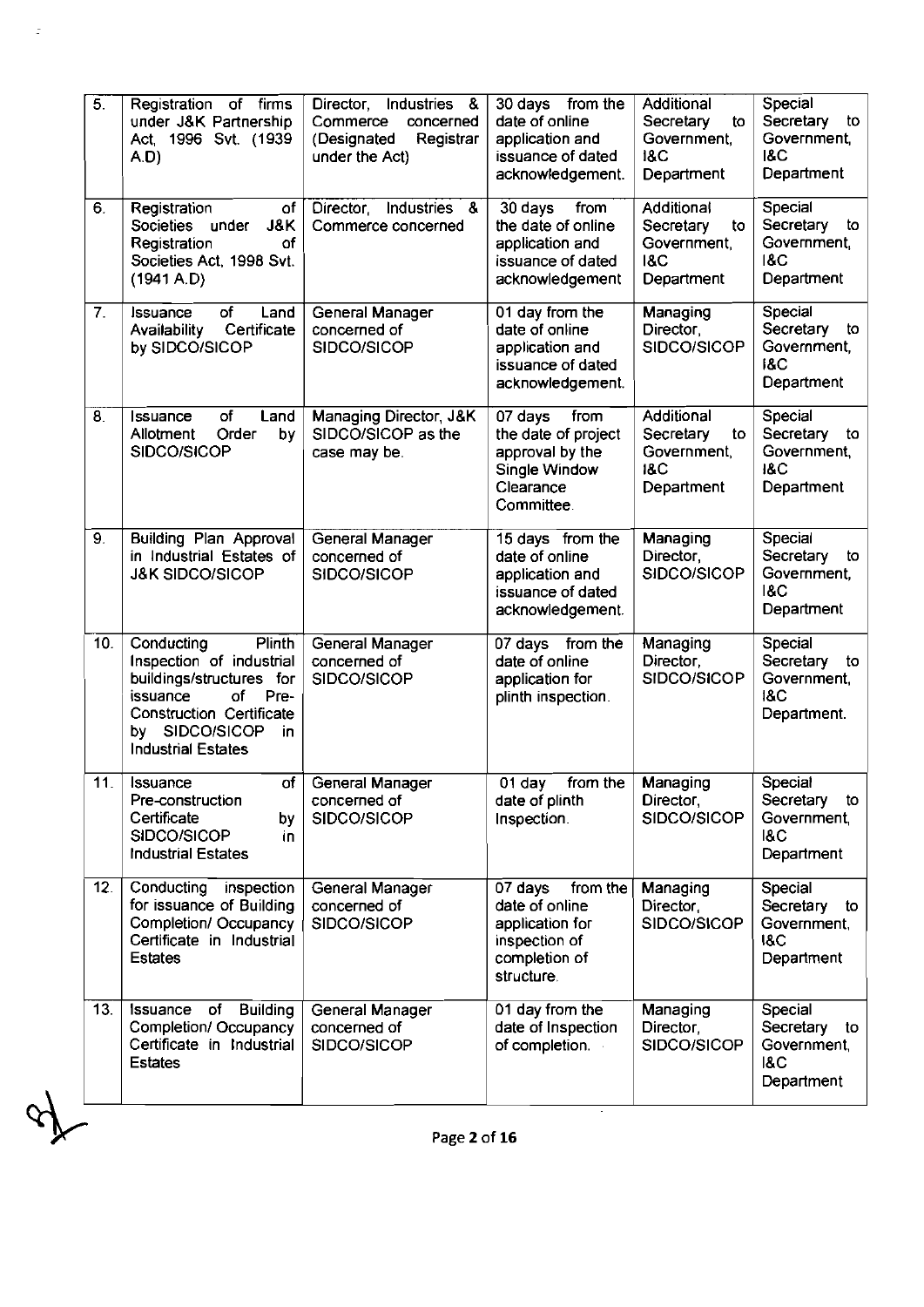| Joint Director<br>concerned<br>Joint Director<br>concerned | <b>Director</b><br>Handloom<br>Development<br>Department.<br><b>Director</b><br>Handloom<br>Development |  |  |  |  |  |  |
|------------------------------------------------------------|---------------------------------------------------------------------------------------------------------|--|--|--|--|--|--|
|                                                            |                                                                                                         |  |  |  |  |  |  |
|                                                            |                                                                                                         |  |  |  |  |  |  |
|                                                            | Department.                                                                                             |  |  |  |  |  |  |
| Additional<br>Secretary<br>to<br>Government.<br>Department | Special<br>Secretary<br>to<br>Government,<br><b>18C</b><br>Department                                   |  |  |  |  |  |  |
| <b>Handicrafts Department</b>                              |                                                                                                         |  |  |  |  |  |  |
|                                                            |                                                                                                         |  |  |  |  |  |  |
| <b>Joint Director</b><br>concerned                         | Director<br>Handicrafts                                                                                 |  |  |  |  |  |  |
| Additional<br>Secretary<br>to<br>Government.<br>Department | Special<br>Secretary<br>to<br>Government,<br><b>18C</b><br>Department                                   |  |  |  |  |  |  |
| Additional<br>Secretary<br>to<br>Government,<br>Department | Special<br>Secretary<br>to<br>Government,<br>I&C<br>Department                                          |  |  |  |  |  |  |
|                                                            |                                                                                                         |  |  |  |  |  |  |

Ğ,

 $\mathcal{L}$ 

**Page** 3 of 16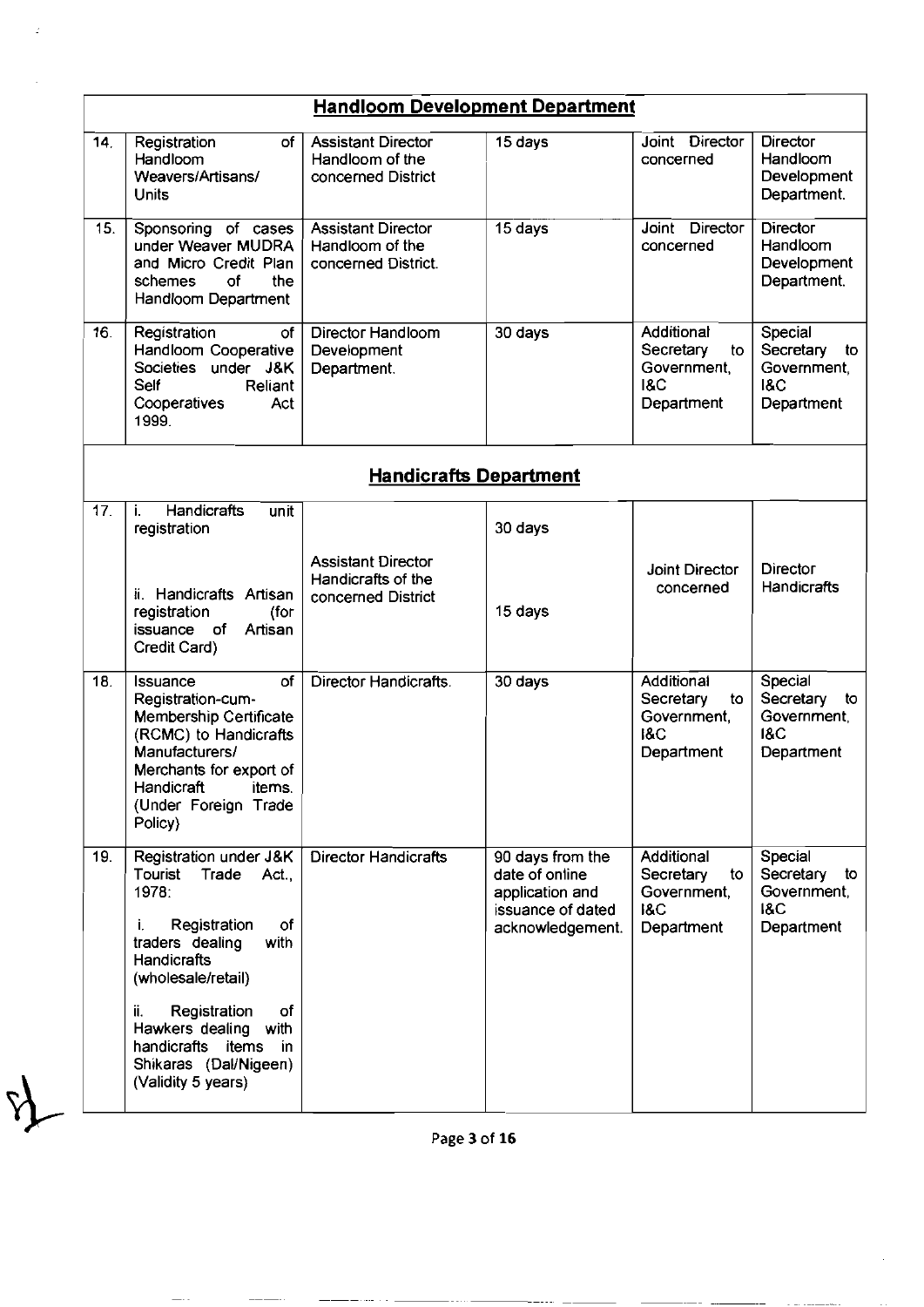| 20. | Registration under J&K<br>Namdha<br>Registration<br>Act, 1960 (Validity 1<br>year)                                                                                                                                                           | <b>Director Handicrafts</b>             | 07 days from the<br>date of online<br>application and<br>issuance of dated<br>acknowledgement. | Additional<br>Secretary<br>to<br>Government,<br><b>I&amp;C</b><br>Department | Special<br>Secretary<br>to<br>Government,<br><b>I&amp;C</b><br>Department |
|-----|----------------------------------------------------------------------------------------------------------------------------------------------------------------------------------------------------------------------------------------------|-----------------------------------------|------------------------------------------------------------------------------------------------|------------------------------------------------------------------------------|---------------------------------------------------------------------------|
| 21. | Registration<br>of<br><b>Handicrafts</b><br>Industrial<br>Cooperative Societies<br>under J&K Self Reliant<br>Cooperatives<br>Act.<br>1999.                                                                                                   | Director, Handicrafts                   | 30 days                                                                                        | Additional<br>Secretary<br>to<br>Government,<br><b>18C</b><br>Department     | Special<br>Secretary<br>to<br>Government,<br><b>1&amp;C</b><br>Department |
| 22. | For decision on Land<br>Allotment<br>(approval/rejection) on<br>oy<br>the<br>application<br>Apex<br>Project<br>Clearance Committee<br>with<br>pecuniary<br>jurisdiction specified in<br>Industrial Policy.                                   | General Manager,<br>SIDCO/ SICOP        | 30 days                                                                                        | Managing<br>Director,<br>SIDCO/<br><b>SICOP</b>                              | Special<br>Secretary,<br>Industries &<br>Commerce<br>Department-          |
| 23. | For decision on Land<br>Allotment<br>(approval/rejection) on<br>application<br>by<br>the<br>Single<br>Window<br>Clearance Committee<br><b>District</b><br>Level<br>at<br>pecuniary jurisdiction<br>specified in Industrial<br>Policy.        | General Manager of the<br>concerned DIC | 30 days                                                                                        | <b>Director</b><br>concerned                                                 | Special<br>Secretary,<br>Industries &<br>Commerce<br>Department.          |
| 24. | For decision on Land<br>Allotment<br>(approval/rejection) on<br>application<br>the<br><b>by</b><br>Single<br>Window<br>Clearance Committee<br>at<br><b>Division</b><br>Level<br>pecuniary jurisdiction<br>specified in Industrial<br>Policy. | <b>Joint Director</b><br>concerned      | 30 days                                                                                        | Director<br>concerned                                                        | Special<br>Secretary<br>Industries &<br>Commerce<br>Department            |
| 25. | Decision<br>(approval/rejection)<br>on<br>incentives under Single<br>Window                                                                                                                                                                  | General Manager of the<br>concerned DIC | 45 days (From the<br>date of receiving<br>online application<br>complete in all<br>respects)   | <b>Director</b><br>concerned                                                 | Special<br>Secretary,<br>Industries &<br>Commerce<br>Department           |

l.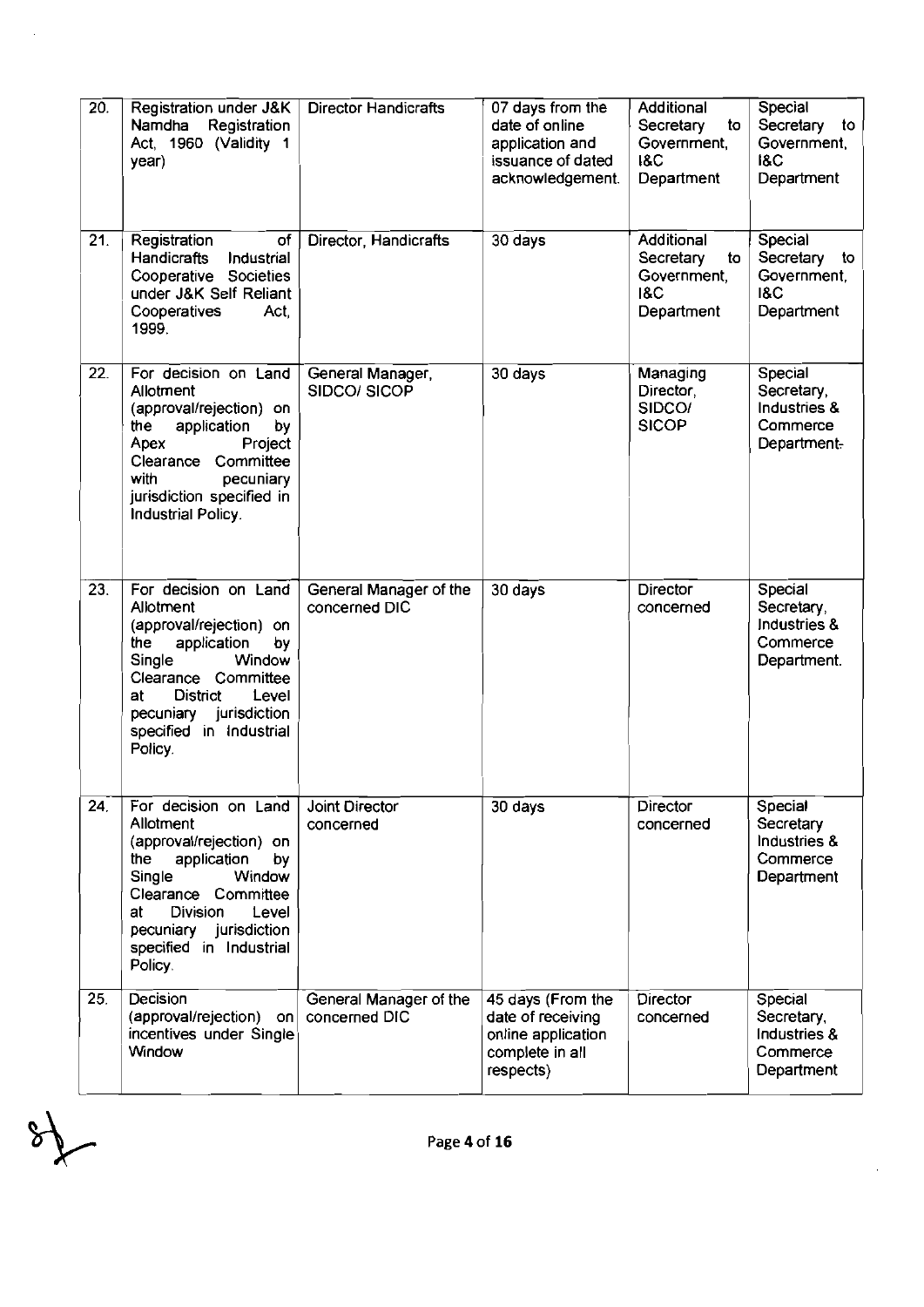| 26. | decision<br>For<br>on<br>of<br>registration<br>Partnership<br>Firm<br>(Accept/Reject) on the<br>application                                                                     | Director concerned                                  | 10 days                                                                       | Additional<br>Secretary<br>to<br>Government,<br><b>I&amp;C</b><br>Department | Special<br>Secretary<br>to<br>Government,<br><b>I&amp;C</b><br>Department |
|-----|---------------------------------------------------------------------------------------------------------------------------------------------------------------------------------|-----------------------------------------------------|-------------------------------------------------------------------------------|------------------------------------------------------------------------------|---------------------------------------------------------------------------|
| 27. | For<br>decision<br>OП<br>of<br>registration<br><b>Societies</b><br>(Accept/Reject) on the<br>application                                                                        | Director concerned                                  | 10 days                                                                       | Additional<br>Secretary<br>to<br>Government,<br><b>I&amp;C</b><br>Department | Special<br>Secretary<br>to<br>Government,<br><b>1&amp;C</b><br>Department |
| 28. | Water<br>Obtaining<br>Connections<br>(industrial)<br>[where<br>water connection is to<br>provided<br>be<br>by<br>SIDCO/SICOP]                                                   | General Manager<br>Estates concerned<br>SIDCO/SICOP | 15 days after<br>completion of all<br>formalities.                            | Managing<br>Director,<br>SIDCO/SICOP                                         | Special<br>Secretary<br>to<br>Government,<br><b>I&amp;C</b><br>Department |
|     |                                                                                                                                                                                 | <b>Geology and Mining Department</b>                |                                                                               |                                                                              |                                                                           |
| 29. | Decision<br>(acceptance/rejection)<br>of the application for<br>Mining Lease (ML) /<br>Composite Lease/ Non-<br>exclusive<br>Reconnaissance<br>Permit.                          | <b>District Mineral Officer</b><br>concerned        | 30 days from the<br>receipt of<br>application<br>complete in all<br>respects. | <b>Director</b><br>Geology and<br>Mining                                     | Special<br>Secretary,<br>Industries &<br>Commerce<br>Department           |
| 30. | Decision<br>(acceptance/rejection)<br>the<br>on<br>renewal<br>application<br>for Mining<br>(ML)<br>Lease<br>I<br>Composite Lease/Non-<br>exclusive<br>Reconnaissance<br>Permit. | <b>District Mineral Officer</b><br>concerned        | 90 days                                                                       | <b>Director</b><br>Geology and<br>Mining                                     | Special<br>Secretary,<br>Industries &<br>Commerce<br>Department           |
| 31. | For issuing Letter of<br><b>State</b><br>from<br>Intent<br>Government<br>to<br>preferred bidder.                                                                                | Director Geology and<br>Mining                      | 30 days                                                                       | Additional<br>Secretary<br>to<br>Government,<br><b>I&amp;C</b><br>Department | Special<br>Secretary to<br>Government,<br>kC<br>Department                |
| 32. | For grant of Mineral<br>Concession submission<br>of requisite formalities<br>for grant of Mineral<br>Concession<br>after<br>issuing Letter of Intent<br>by successful bidder.   | Director Geology and<br>Mining                      | 180 days                                                                      | Additional<br>Secretary<br>to<br>Government,<br><b>I&amp;C</b><br>Department | Special<br>Secretary to<br>Government,<br><b>1&amp;C</b><br>Department    |

 $\mathscr{S}$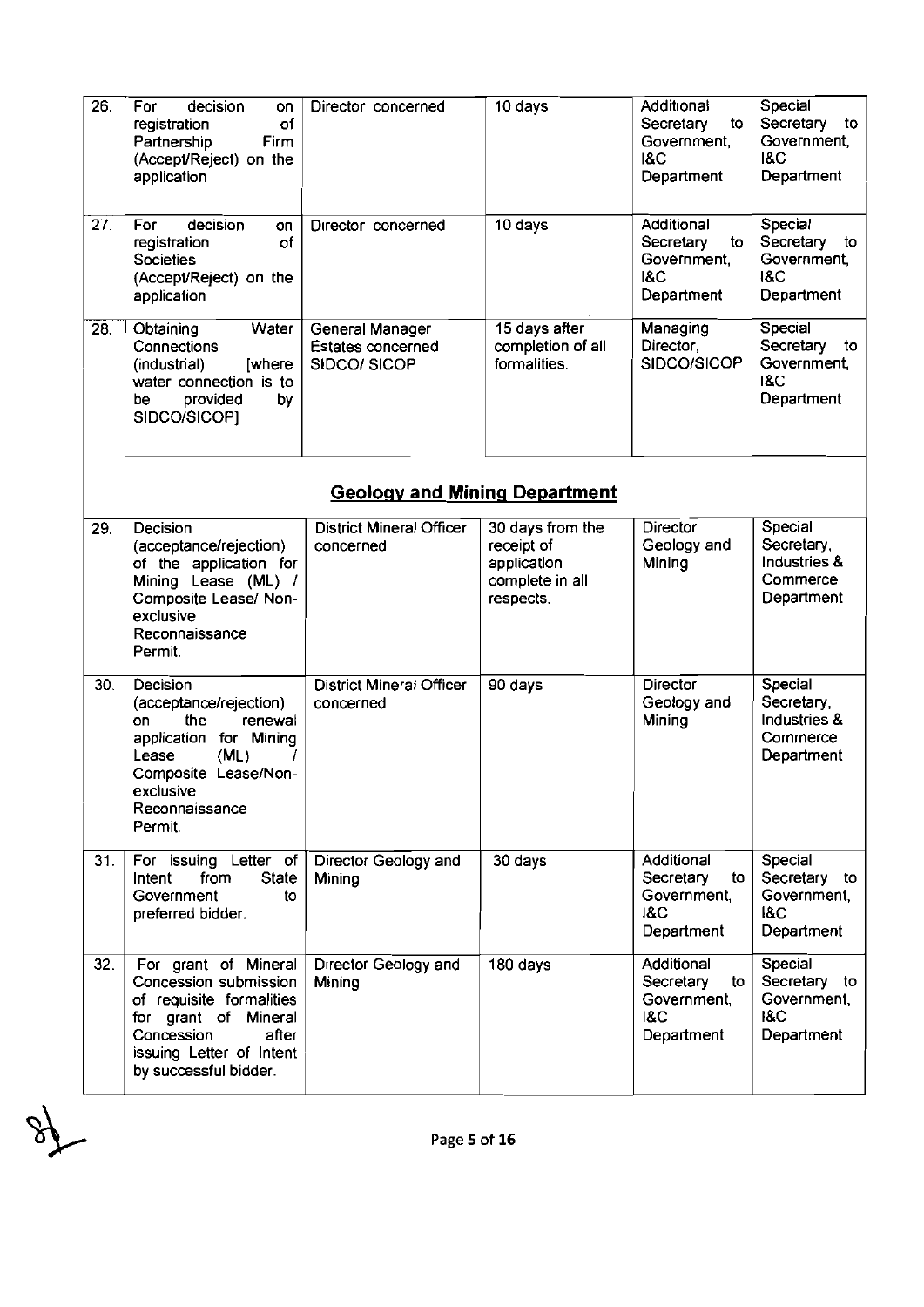# **Labour and Emplovment Department**

| $\overline{\mathsf{s}}$ .<br><b>No</b> | <b>Name of the Service</b>                                                                                                                   | <b>Designated Officer</b>                            | <b>Stipulated time</b><br>frame for<br>providing service | <b>First Appellate</b><br><b>Authority</b>                                                       | Second<br><b>Appellate</b><br><b>Authority</b>                          |
|----------------------------------------|----------------------------------------------------------------------------------------------------------------------------------------------|------------------------------------------------------|----------------------------------------------------------|--------------------------------------------------------------------------------------------------|-------------------------------------------------------------------------|
| 33.                                    | Registration and<br>Renewal of Boiler<br>under the J&K Boiler<br>Act Svt. 1991.                                                              | Inspector of Boilers                                 | Within 45 days<br>of completion of<br>inspection         | Chief Inspector<br>of Boilers<br>(Chief<br>Engineer,<br>Mechanical<br>Engineering<br>Department) | Special<br>Secretary,<br>Labour &<br>Employment                         |
| 34.                                    | <b>Issuance of Registration</b><br>Certificate under the<br>Factories Act, 1948.                                                             | Chief Inspector of<br>Factories                      | 30 days                                                  | Special<br>Secretary,<br>Labour &<br>Employment                                                  | Administrative<br>Secretary,<br>Labour and<br>Employment<br>Department. |
| 35.                                    | Renewal of Registration<br>under the Factories Act.<br>1948.                                                                                 | Inspector of Factories                               | 30 days                                                  | <b>Chief Inspector</b><br>of Factories                                                           | Administrative<br>Secretary,<br>Labour and<br>Employment<br>Department. |
| 36.                                    | Approval of plan and<br>permission to construct/<br>extend or take into use<br>any building as a factory<br>under the Factories Act,<br>1948 | Chief Inspector of<br>Factories                      | 30 days                                                  | Special<br>Secretary,<br>Labour &<br>Employment                                                  | Administrative<br>Secretary,<br>Labour and<br>Employment<br>Department. |
| $\overline{37}$ .                      | <b>Registration to Principal</b><br>Employer under Jammu<br>& Kashmir Contract<br>Labour (Regulation and<br>Abolition) Rules, 1972           | Assistant Labour<br>Commissioner<br>concerned        | 15 days                                                  | Additional<br>Deputy<br>Commissioner<br>concerned                                                | Labour<br>Commissioner,<br>J&K                                          |
| 38.                                    | License to contractor<br>under Jammu &<br>Kashmir Contract<br>labour (Regulation and<br>Abolition) Rules, 1972.                              | <b>Assistant Labour</b><br>Commissioner<br>concerned | 15 days                                                  | Additional<br>Deputy<br>Commissioner<br>concerned                                                | Labour<br>Commissioner,<br>J&K.                                         |
| 39.                                    | <b>Registration Certificate</b><br>for Motor Transport<br>undertaking under<br>Jammu & Kashmir<br>Motor Transport<br>Workers Rules, 1972.    | Labour Officer<br>concerned                          | 15 days                                                  | Assistant<br>Labour<br>Commissioner<br>concerned                                                 | Deputy<br>Commissioner<br>concerned                                     |

Page 6 of 16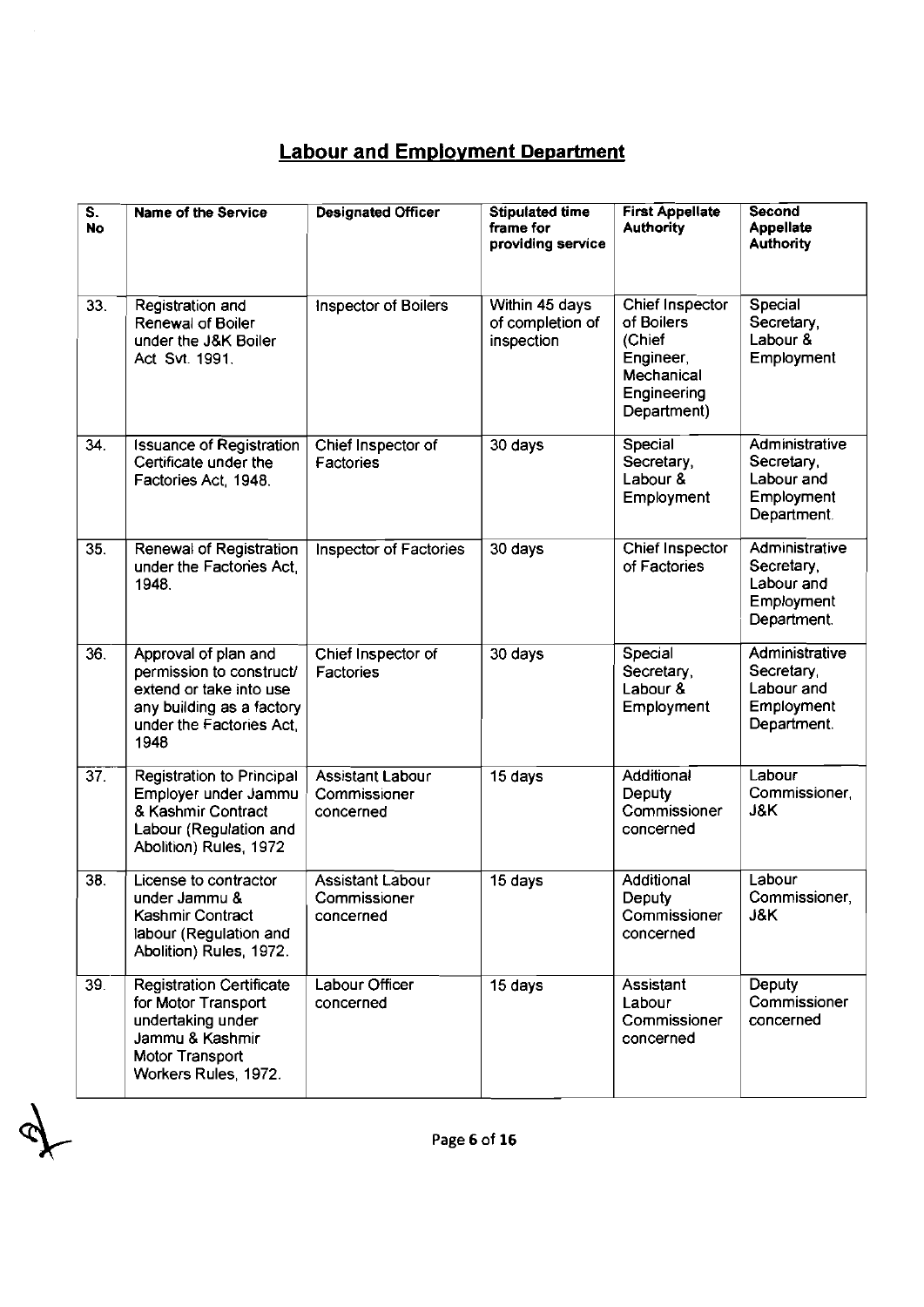| 40. | Renewal Certificate for<br>Motor Transport<br>Undertaking under<br>Jammu & Kashmir<br>Motor Transport<br>Workers Rules, 1972.                                                                          | Labour Officer<br>concerned                          | 15 days | Assistant<br>Labour<br>Commissioner<br>concerned  | Deputy<br>Commissioner<br>concerned        |
|-----|--------------------------------------------------------------------------------------------------------------------------------------------------------------------------------------------------------|------------------------------------------------------|---------|---------------------------------------------------|--------------------------------------------|
| 41. | <b>Registration Certificate</b><br>to Principal Employer<br>under Jammu &<br>Kashmir Inter-State<br>Migrant Workmen<br>(Regulation of<br>Employment &<br><b>Conditions of Service)</b><br>Rules, 1984. | <b>Assistant Labour</b><br>Commissioner<br>concerned | 30 days | Additional<br>Deputy<br>Commissioner<br>concerned | Labour<br>Commissioner<br>J&K              |
| 42. | License to the<br>contractor under<br>Jammu & Kashmir<br>Inter-State Migrant<br>Workmen (Regulation<br>of Employment &<br><b>Conditions of Service)</b><br><b>Rules, 1984</b>                          | <b>Assistant Labour</b><br>Commissioner<br>concerned | 30 days | Deputy Labour<br>Commissioner<br>concerned        | Labour<br>Commissioner<br>J&K              |
| 43. | Shops/Establishment<br><b>Registration Certificate</b><br>under Jammu &<br>Kashmir Shops and<br><b>Establishments Rules,</b><br>1968.                                                                  | Labour Inspector                                     | 15 days | Assistant<br>Labour<br>Commissioner<br>concerned  | Deputy Labour<br>Commissioner<br>concerned |
| 44. | <b>Close Day Certificate</b><br>under Jammu &<br>Kashmir Shops and<br><b>Establishment Rules,</b><br>1968.                                                                                             | Labour Inspector                                     | 15 days | Assistant<br>Labour<br>Commissioner<br>concerned  | Deputy Labour<br>Commissioner<br>concerned |
| 45. | Renewal of<br>Shops/Establishment<br><b>Registration Certificate</b><br>under Jammu &<br>Kashmir Shops &<br><b>Establishments Rules,</b><br>1968                                                       | Labour Inspector                                     | 15 days | Assistant<br>Labour<br>Commissioner<br>concerned  | Deputy Labour<br>Commissioner<br>concerned |
| 46. | Certificate of Standing<br>Orders<br>regarding<br>Industrial Establishment<br>under J&K, Industrial<br>Employment (Standing<br>Orders) Rules, 1972.                                                    | Deputy<br>Labour<br>Commissioner,<br>concerned       | 45 days | Joint<br>Labour<br>Commissioner                   | Labour<br>Commissioner,<br>J&K             |

 $\frac{1}{2}$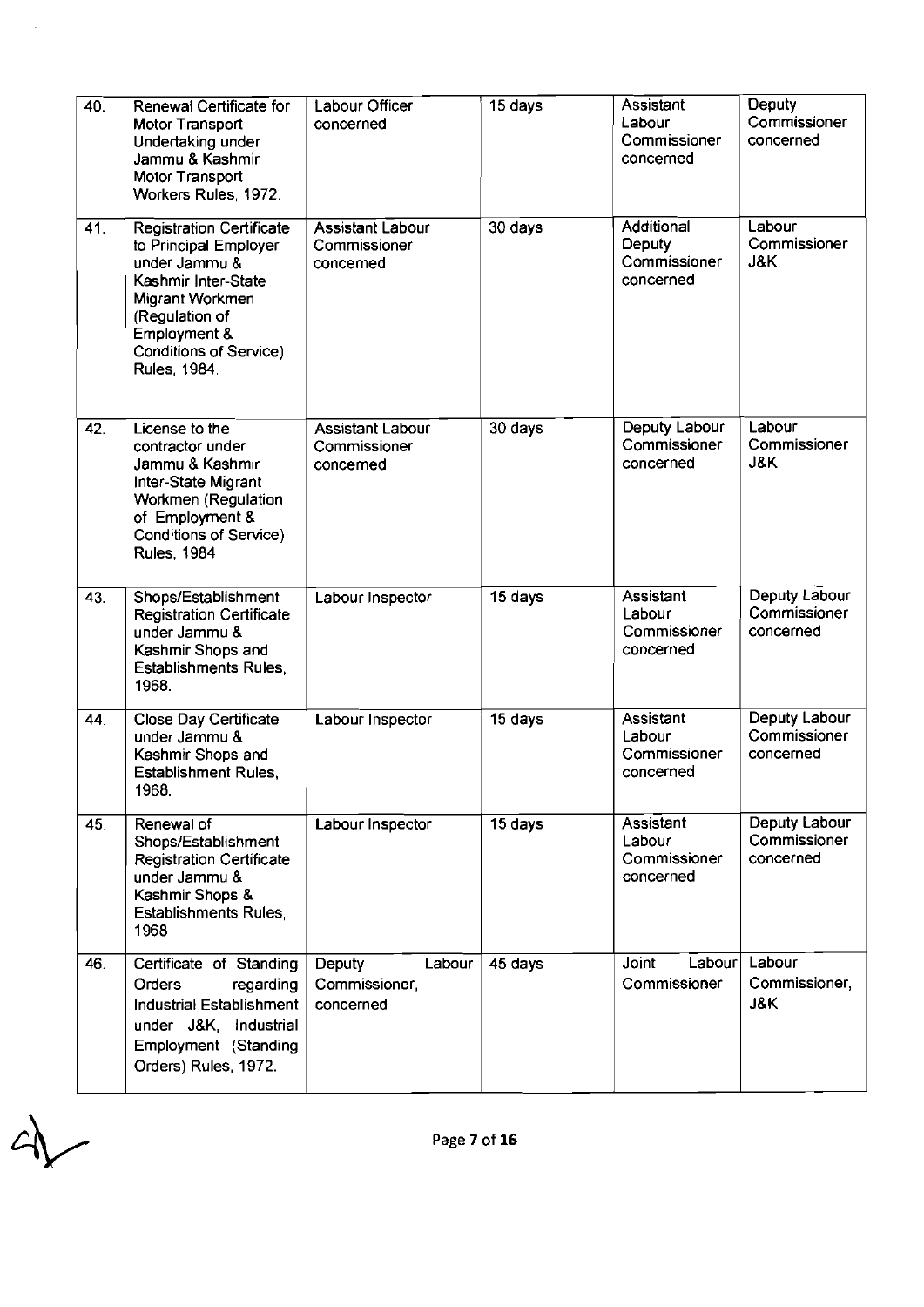| 47.               | Registration Certificate<br>to Trade Union under<br>J&K<br>Trade<br>Union<br>Regulation 1972. | Labour Commissioner<br>J&K                                                                                                     | 30 days | Special<br>Secretary,<br>Labour<br>&<br>Employment | Administrative<br>Secretary,<br>8.<br>Labour<br>Employment<br>Department                                  |
|-------------------|-----------------------------------------------------------------------------------------------|--------------------------------------------------------------------------------------------------------------------------------|---------|----------------------------------------------------|-----------------------------------------------------------------------------------------------------------|
| 48.               | Registration<br><b>BOC</b><br>of<br>workers.                                                  | Assistant<br>Labour<br>Commissioner,<br>concerned                                                                              | 30 days | Deputy Labour<br>Commissioner<br>concerned         | CEO/Secretary<br>J&K Building &<br>Other<br>Construction<br><b>Workers</b><br><b>Welfare Board</b>        |
| 49.               | <b>Maternity Benefit</b>                                                                      | Labour<br>Assistant<br>Commissioner,<br>concerned                                                                              | 15 days | Deputy<br>Labour<br>Commissioner<br>concerned      | <b>CEO/Secretary</b><br>J&K Building &<br>Other<br>Construction<br><b>Workers</b><br><b>Welfare Board</b> |
| 50.               | <b>Funeral Assistance</b>                                                                     | Assistant<br>Labour<br>Commissioner<br>concerned                                                                               | 30 days | Deputy<br>Labour<br>Commissioner<br>concerned      | CEO/Secretary<br>J&K Building &<br>Other<br>Construction<br><b>Workers</b><br><b>Welfare Board</b>        |
| 51.               | Death Benefit                                                                                 | <b>J&amp;K</b><br><b>CEO/Secretary</b><br>8<br><b>Building</b><br>Other<br><b>Construction Workers</b><br><b>Welfare Board</b> | 30 days | Labour<br>Commissioner<br>J&K                      | Administrative<br>Secretary,<br>Labour<br>8.<br>Employment<br>Department                                  |
| $\overline{52}$ . | Medical Assistance to<br><b>Beneficiaries</b>                                                 | Assistant<br>Labour<br>Commissioner,<br>concerned                                                                              | 30 days | Labour<br>Deputy<br>Commissioner<br>concerned      | CEO/Secretary<br>J&K Building &<br>Other<br>Construction<br><b>Workers</b><br><b>Welfare Board</b>        |
| 53.               | Education<br>Lower<br>Assistance<br>(upto Rs.20000)                                           | Assistant<br>Labour<br>Commissioner<br>concerned                                                                               | 45 days | Deputy<br>Labour<br>Commissioner<br>concerned      | <b>CEO/Secretary</b><br>J&K Building &<br>Other<br>Construction<br><b>Workers</b><br><b>Welfare Board</b> |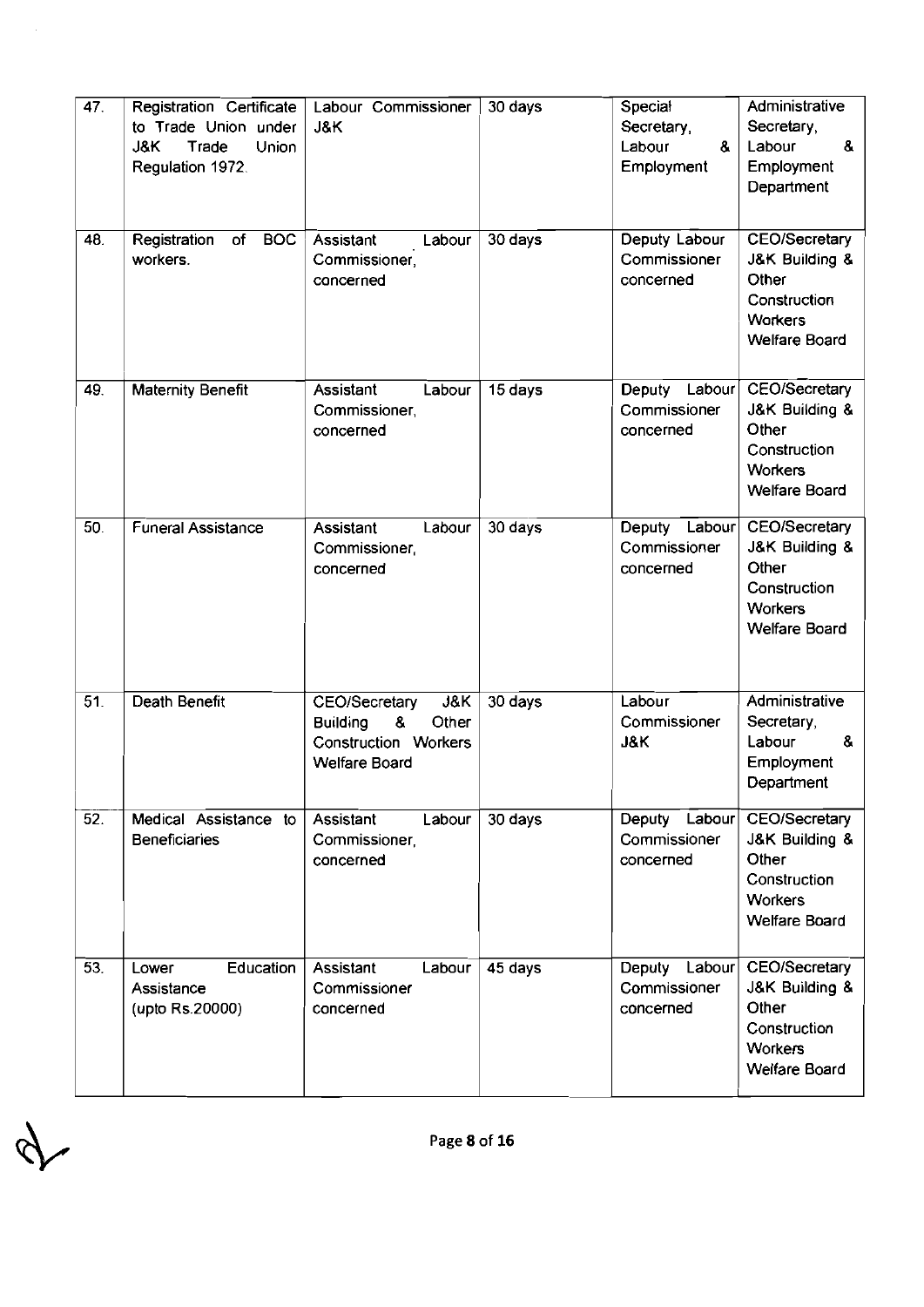| 54. | <b>Educational Assistance</b><br>(Above Rs.20000)                                                                                                                                                 | CEO/Secretary<br>J&K<br>8.<br>Other<br><b>Building</b><br>Construction Workers<br>Weifare               | 30 days | Labour<br>Commissioner<br>J&K                     | Administrative<br>Secretary,<br>&<br>Labour<br>Employment<br>Department  |
|-----|---------------------------------------------------------------------------------------------------------------------------------------------------------------------------------------------------|---------------------------------------------------------------------------------------------------------|---------|---------------------------------------------------|--------------------------------------------------------------------------|
| 55. | Marriage Assistance                                                                                                                                                                               | J&K<br>CEO/Secretary<br>8.<br>other<br><b>Building</b><br><b>Construction Workers</b><br><b>Welfare</b> | 45 days | Labour<br>Commissioner<br>J&K                     | Administrative<br>Secretary,<br>Labour<br>8.<br>Employment<br>Department |
| 56. | Chronic Disease                                                                                                                                                                                   | J&K<br>CEO/Secretary<br>8.<br>other<br><b>Building</b><br>Construction Workers<br>Welfare               | 30 days | Labour<br>Commissioner<br>J&K                     | Administrative<br>Secretary.<br>Labour<br>&<br>Employment<br>Department  |
| 57. | Registration certificate<br>to Principal Employer<br>under the J&K Building<br>and Other Construction<br>Workers (Regulation of<br>Employment<br>&<br>Conditions of Service)<br><b>Rules 2006</b> | Labour<br>Assistant<br>Commissioner<br>concerned                                                        | 15 days | Deputy Labour<br>Commissioner<br>concerned        | Labour<br>Commissioner,<br>J&K                                           |
| 58. | License to contractor<br>under J&K Building and<br>Construction<br>Other<br>Workers (Regulation of<br>Employment<br>8.<br>Conditions of Service)<br>Rules, 2006.                                  | Assistant<br>Labour<br>Commissioner<br>concerned                                                        | 15 days | Labour $ $<br>Deputy<br>Commissioner<br>concerned | Labour<br>Commissioner,<br>J&K                                           |

 $\ddot{\phantom{0}}$ 

 $\ddot{\phantom{a}}$ 

 $\mathscr{E}$ 

## **Forest, Environment and Ecoloqv Department**

| S.<br><b>No</b> | <b>Name of the Service</b>                                                                                           | <b>Designated Officer</b>                     | <b>Stipulated time</b><br>frame for<br>providing service | First<br><b>Appellate</b><br><b>Authority</b>    | <b>Second</b><br><b>Appellate</b><br><b>Authority</b> |
|-----------------|----------------------------------------------------------------------------------------------------------------------|-----------------------------------------------|----------------------------------------------------------|--------------------------------------------------|-------------------------------------------------------|
| 59.             | Inspection of trees<br>marked for felling on<br>Private/Proprietary<br>Land                                          | Range Officer<br>concerned                    | 10 days                                                  | Divisional<br><b>Forest Officer</b><br>concerned | Conservator of<br>Forests<br>concerned                |
| 60.             | <b>Grant of Transportation</b><br>permission for forest<br>produce extracted from<br>the Private/Proprietary<br>land | <b>Divisional Forest</b><br>Officer concerned | 15 days                                                  | Conservator of<br>Forests<br>concerned           | Chief<br>Conservator of<br>Forests<br>concerned       |

Page 9 of 16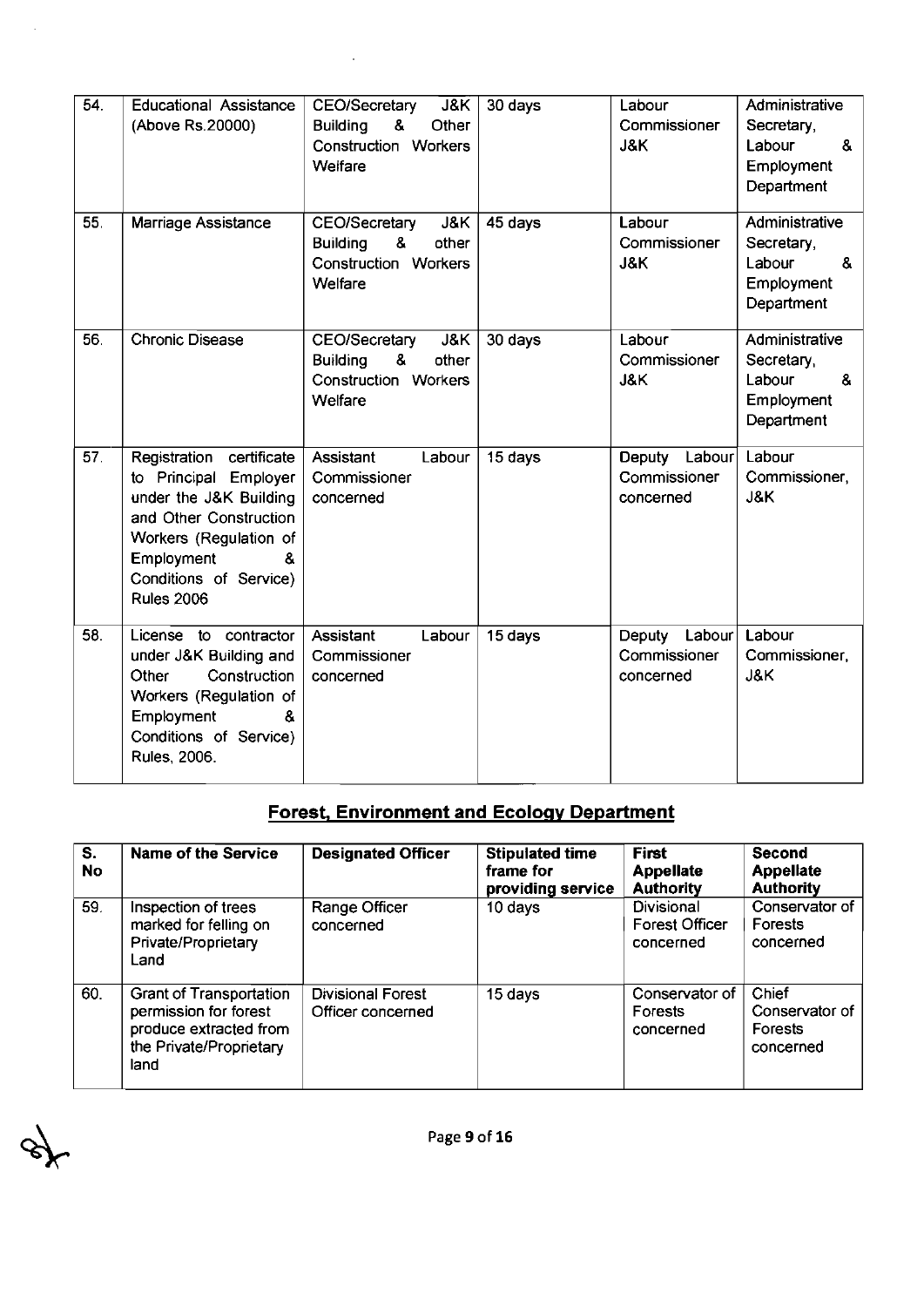#### **JBK STATE POLLUTION CONTROL BOARD (SPCB)**

| $\overline{\mathbf{s}}$ .<br>No. | Name of the Service                                                                                                                                                                 | <b>Designated Officer</b>                              | <b>Stipulated time</b><br>frame for<br>providing service                                                                                            | <b>First</b><br><b>Appellate</b><br><b>Authority</b>               | Second<br><b>Appellate</b><br><b>Authority</b>                                                            |
|----------------------------------|-------------------------------------------------------------------------------------------------------------------------------------------------------------------------------------|--------------------------------------------------------|-----------------------------------------------------------------------------------------------------------------------------------------------------|--------------------------------------------------------------------|-----------------------------------------------------------------------------------------------------------|
| 61.                              | <b>Issuance</b><br>οf<br>a)<br>Consent (CTE and<br>CTO)<br>and<br>for<br>Authorization<br>Hazardous<br>and<br>other Wastes, Bio-<br>Medical<br>Waste<br>and e-Waste.                | Orange & Red<br>Category Member<br>Secretary, J&K SPCB | Four months<br>a)<br>as envisaged<br>in.<br>i) Water<br>(Prevention<br>and Control of<br>Pollution) Act.<br>1974.                                   | Orange &<br><b>Red</b><br>Category_<br>Chairman J&K<br><b>SPCB</b> | Orange &<br><b>Red</b><br>Category_<br>Administrative<br>Secretary<br>Forest.<br>Ecology &<br>Environment |
|                                  |                                                                                                                                                                                     |                                                        | ii) Air<br>(Prevention<br>and Control of<br>Pollution) Act<br>1981 and<br>relevant rules<br>made under<br>Environment<br>(Protection)<br>Act, 1986. |                                                                    |                                                                                                           |
|                                  | b)<br>Registration<br>οf<br>Producers<br>or<br>Owners/<br>Brand<br>of<br><b>Recyclers</b><br>Plastic Waste and<br><b>Manufacturers</b><br>οf<br><b>Plastic</b><br>raw<br>materials. | Green<br>Category Regional<br>Director, SPCB.          | 90 days as per<br>b)<br><b>Plastic Waste</b><br>Management<br>(Amendment)<br>Rules, 2018.                                                           | Green<br>Category<br>Member<br>Secretary,<br><b>J&amp;K SPCB</b>   | Green<br>Category_<br>Chairman,<br><b>J&amp;K SPCB</b>                                                    |

# **Fire and Emeraencv Services**

|           | .<br><b>Plastic</b><br>raw<br>materials. |                                      |                                                             |                                                                      |                                                              |
|-----------|------------------------------------------|--------------------------------------|-------------------------------------------------------------|----------------------------------------------------------------------|--------------------------------------------------------------|
|           |                                          | <b>Fire and Emergency Services</b>   |                                                             |                                                                      |                                                              |
| S.<br>No. | <b>Name of the Service</b>               | <b>Designated Officer</b>            | <b>Stipulated</b><br>time frame for<br>providing<br>service | <b>First Appellate</b><br><b>Authority</b>                           | <b>Second</b><br><b>Appellate</b><br><b>Authority</b>        |
| 62.       | Provisional NOC                          | <b>District Officer</b><br>concerned | 20 days                                                     | Director/Director<br>General, Fire &<br>Emergency<br><b>Services</b> | Administrative<br>Secretary, Home<br>Department              |
| 63.       | Final NOC                                | District Officer<br>concerned        | 20 days                                                     | <b>Joint Director</b><br>concerned                                   | Director/Director<br>General Fire &<br>Emergency<br>Services |

 $\lambda$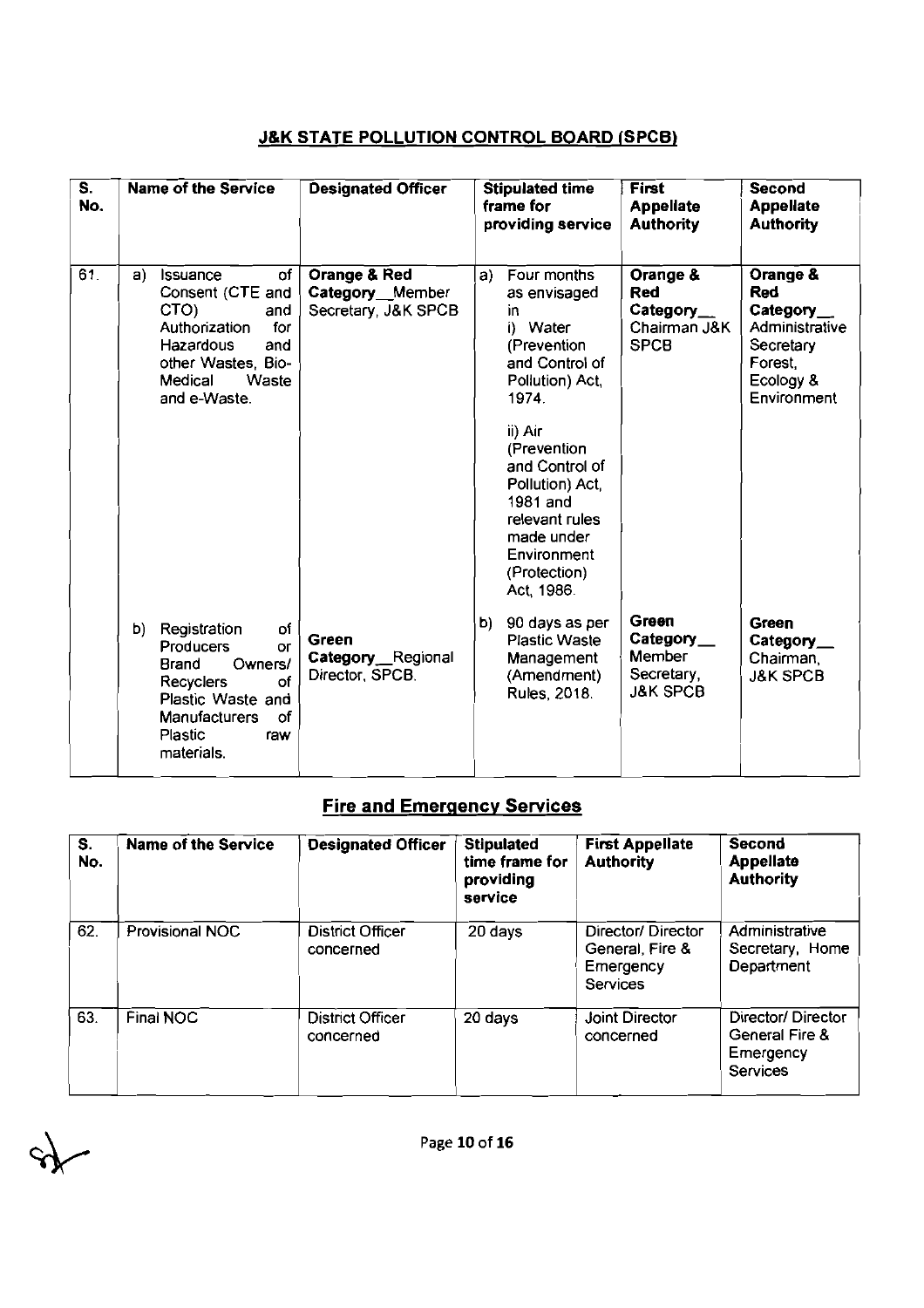#### **Public Works (R&B) Department**

|                                  |                                                  | <b>Public Works (R&amp;B) Department</b>     |                                                    |                    |                                            |                                                |
|----------------------------------|--------------------------------------------------|----------------------------------------------|----------------------------------------------------|--------------------|--------------------------------------------|------------------------------------------------|
| $\overline{\mathbf{s}}$ .<br>No. | <b>Name of the Service</b>                       | <b>Designated Officer</b>                    | <b>Stipulated</b><br>frame<br>providing<br>service | time<br>for<br>the | <b>First Appellate</b><br><b>Authority</b> | Second<br><b>Appellate</b><br><b>Authority</b> |
| 64.                              | Right of Way / Road<br><b>Cutting Permission</b> | <b>Executive Engineer</b><br>(R&B) concerned | 24 Days                                            |                    | Superintending<br>Engineer<br>concerned    | Chief<br>Engineer<br>concerned                 |

#### Department of Food. Civil Supplies and Consumer Affairs

| $\overline{\mathsf{s}}$ .<br>No. | Name of the Service                                                                                              | <b>Designated Officer</b>      | <b>Stipulated time</b><br>frame for<br>providing the<br>service | <b>First Appellate</b><br><b>Authority</b> | <b>Second</b><br><b>Appellate</b><br><b>Authority</b> |
|----------------------------------|------------------------------------------------------------------------------------------------------------------|--------------------------------|-----------------------------------------------------------------|--------------------------------------------|-------------------------------------------------------|
| 65.                              | Issuance/ Renewal<br>of<br>Licence<br>to<br>Manufacturer<br>of<br>weights and Measures                           | Area<br>Inspector<br>concerned | 30 days                                                         | Deputy<br>Controller<br>concerned          | Joint<br>Controller<br>concerned                      |
| 66.                              | Issuance/ Renewal of<br>Licence to Dealer of<br><b>Weights and Measures</b>                                      | Area Inspector<br>concerned    | 30 days                                                         | Deputy<br>Controller<br>concerned          | Joint<br>Controller<br>concerned                      |
| 67.                              | Renewal of<br>Issuance/<br>Licence to Repair of<br><b>Weights and Measures</b>                                   | Area Inspector<br>concerned    | 30 days                                                         | Deputy<br>Controller<br>concerned          | Joint<br>Controller<br>concerned                      |
| 68.                              | Registration<br><b>as</b><br>Manufacturer/Packer/<br>Under<br><b>Importers</b><br>Commodity<br>Package<br>Rules. | Area Inspector<br>concerned    | 30 days                                                         | Deputy<br>Controller<br>concerned          | Joint<br>Controller<br>concerned                      |

#### Finance Department

| S.<br>No. | Name of the Service                            | <b>Designated Officer</b>                                                                 | Stipulated time<br>for<br>frame<br>the<br>providing<br>service | <b>First</b><br><b>Appellate</b><br><b>Authority</b>           | Second<br><b>Appellate</b><br><b>Authority</b> |
|-----------|------------------------------------------------|-------------------------------------------------------------------------------------------|----------------------------------------------------------------|----------------------------------------------------------------|------------------------------------------------|
| 69.       | Permit to service liquor<br>on social occasion | Dy. Excise<br>$\mathbf 1$ .<br>Commissioner<br>(Executive)<br>Jammu for<br>Jammu Division | 24 hours                                                       | Dy. Excise<br>Commissioner<br>(Accounts)<br>concerned<br>Jammu | Excise<br>Commissioner<br>J&K.                 |

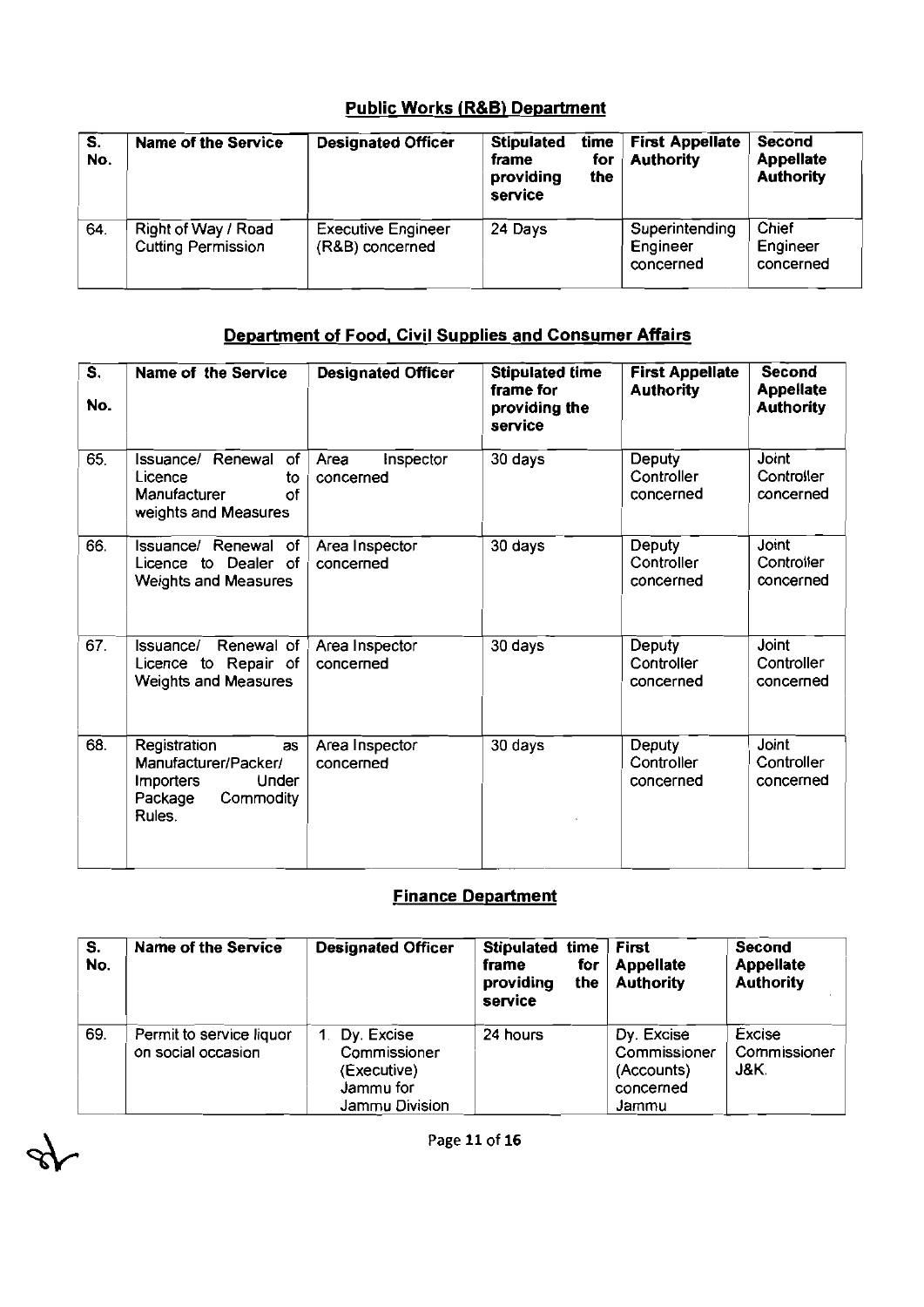|  | 2. Dy. Excise<br>Commissioner<br>(Executive)<br>Kashmir for<br>Kashmir Division<br>3. ETO. Leh for<br>Ladakh |  |  |
|--|--------------------------------------------------------------------------------------------------------------|--|--|
|  |                                                                                                              |  |  |

#### **Agriculture Production Department**

| $\overline{\mathbf{s}}$ .<br>No. | <b>Name</b><br>оf<br>the<br><b>Service</b>                                                                                                                                                                | <b>Type</b><br>оf<br><b>Service</b> | <b>Designated</b><br><b>Officer</b>                       | Stipulated time<br>frame<br>for<br>providing<br>the<br>service | <b>First</b><br><b>Appellate</b><br><b>Authority</b>             | <b>Second</b><br><b>Appellate</b><br><b>Authority</b>                   |
|----------------------------------|-----------------------------------------------------------------------------------------------------------------------------------------------------------------------------------------------------------|-------------------------------------|-----------------------------------------------------------|----------------------------------------------------------------|------------------------------------------------------------------|-------------------------------------------------------------------------|
| 70.                              | Issuance/<br>Renewal of<br>License for<br>selling & storage<br>of seeds                                                                                                                                   | Wholesale                           | Joint Director<br>Agriculture<br>(Extension)<br>concerned | 15 Days after<br>completion of<br>all the<br>formalities       | <b>Director</b><br>Agriculture<br>concerned                      | Administrative<br>Secretary,<br>Agriculture<br>Production<br>Department |
|                                  |                                                                                                                                                                                                           | Retail                              | Chief<br>Agriculture<br>Officer<br>concerned              | 15 Days after<br>completion of<br>all the<br>formalities       | Director<br>Agriculture<br>concerned                             | Administrative<br>Secretary,<br>Agriculture<br>Production<br>Department |
| $\overline{71}$                  | Issuance/<br>Renewal of<br>License for<br>Fertilizers                                                                                                                                                     | Wholesale                           | Joint Director<br>Agriculture<br>(Extension)<br>concerned | 15 Days after<br>completion of<br>all the<br>formalities       | Director<br>Agriculture<br>concerned                             | Administrative<br>Secretary,<br>Agriculture<br>Production<br>Department |
|                                  |                                                                                                                                                                                                           | Retail                              | Chief<br>Agriculture<br>Officer<br>concerned              | 15 Days after<br>completion of<br>all the<br>formalities       | <b>Director</b><br>Agriculture<br>concerned                      | Administrative<br>Secretary,<br>Agriculture<br>Production<br>Department |
| $\overline{72}$                  | Certificate of<br><b>Registration for</b><br>manufacturing of<br>Physical/<br>Granulated<br>Mixture of Macro<br>& Micro-Nutrient<br>Fertilizers,<br>Organic<br>Fertilizers and<br><b>Bio-Fertilizers.</b> | --                                  | <b>Director</b><br>Agriculture<br>concerned               | 15 Days after<br>completion of<br>all the<br>formalities       | Special<br>Secretary,<br>Agriculture<br>Production<br>Department | Administrative<br>Secretary,<br>Agriculture<br>Production<br>Department |
| 73.                              | Renewal of<br>License to<br>manufacture/<br>Sell/Storage of                                                                                                                                               | Manufacturing                       | Plant<br>Protection<br>Officer<br>concerned               | 30 days after<br>completion of<br>all formalities              | <b>Director</b><br>Agriculture<br>concerned                      | Administrative<br>Secretary,<br>Agriculture<br>Production               |

 $\mathbb{R}$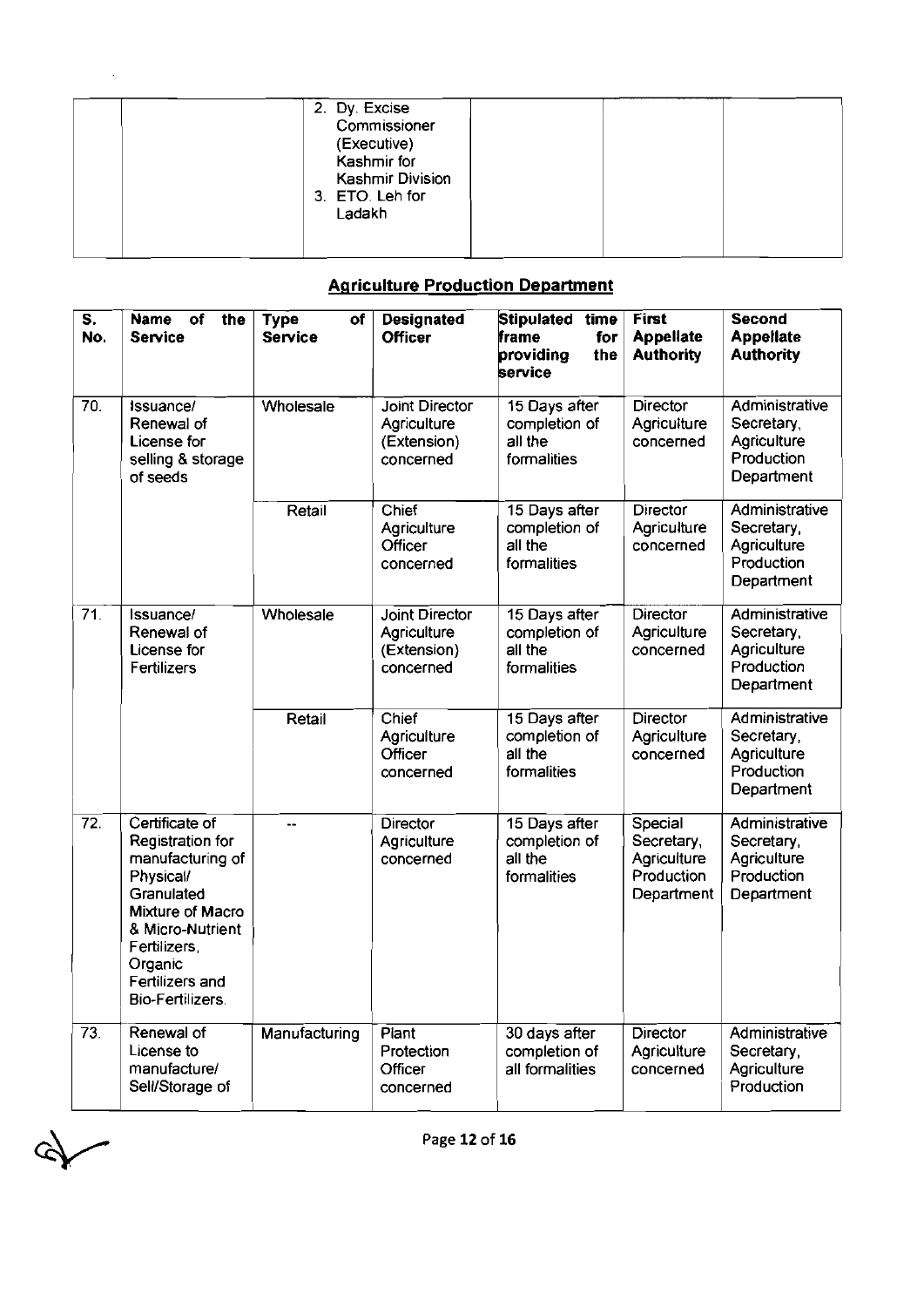| Pesticides/<br>Insecticide/ |                        |                                             |                                                   |                                             | Department                                                              |
|-----------------------------|------------------------|---------------------------------------------|---------------------------------------------------|---------------------------------------------|-------------------------------------------------------------------------|
| Fertilizers                 | Selling and<br>Storage | Plant<br>Protection<br>Officer<br>concerned | 30 days after<br>completion of<br>all formalities | <b>Director</b><br>Agriculture<br>concerned | Administrative<br>Secretary,<br>Agriculture<br>Production<br>Department |

### **Revenue Department**

|     | S. No Name<br>оf<br><b>Service</b> | the  | <b>Designated</b><br><b>Officer</b> | <b>Stipulated time</b><br>frame for<br>providing service | Appellate<br>First<br><b>Authority</b>         | Second<br><b>Appellate</b><br><b>Authority</b> |
|-----|------------------------------------|------|-------------------------------------|----------------------------------------------------------|------------------------------------------------|------------------------------------------------|
| 74. | Legal<br>Certificate               | Heir | Tehsildar<br>concerned              | 20 days                                                  | Assistant<br>Commissioner<br>Revenue concerned | Deputy<br>Commissioner<br>concerned            |

### **J&K Employees Provident Fund Organization**

|                   |                                                                                    |                                                           | TARTANG PA <b>kalahan</b>                                |                                                                    |           |                                                                     |
|-------------------|------------------------------------------------------------------------------------|-----------------------------------------------------------|----------------------------------------------------------|--------------------------------------------------------------------|-----------|---------------------------------------------------------------------|
| S. No             | of<br><b>Name</b><br>the<br><b>Service</b>                                         | <b>Designated</b><br><b>Officer</b>                       | <b>Stipulated time</b><br>frame for<br>providing service | First<br><b>Authority</b>                                          | Appellate | <b>Second</b><br><b>Appellate</b><br><b>Authority</b>               |
| 74.               | <b>Heir</b><br>Legal<br>Certificate                                                | Tehsildar<br>concerned                                    | 20 days                                                  | Assistant<br>Commissioner<br>Revenue concerned                     |           | Deputy<br>Commissioner<br>concerned                                 |
|                   |                                                                                    | <b>J&amp;K Employees Provident Fund Organization</b>      |                                                          |                                                                    |           |                                                                     |
| 75.               | Allotment<br>οf<br>Provident<br>Fund<br>Code<br>Οf<br>establishment.               | Additional<br>Provident Fund<br>Commissioner<br>concerned | 15 days                                                  | Fund<br>Provident<br>Commissioner,<br><b>J&amp;K</b>               |           | Administrative<br>Secretary, Labour and<br>Employment<br>Department |
| 76.               | <b>Allotment of Account</b><br>number<br>to<br>subscribers                         | Assistant<br>Provident Fund<br>Commissioner<br>concerned  | 15 days                                                  | Additional<br>Provident<br>Fund<br>Commissioner,<br><b>J&amp;K</b> | Provident | Fund<br>Commissioner, J&K                                           |
| $\overline{77}$ . | Settlement of claims<br><b>Employees</b><br>of<br>Fund<br>Provident<br>subscribers | Assistant<br>Provident Fund<br>Commissioner<br>concerned  | 30 days                                                  | Additional<br>Provident<br>Fund<br>Commissioner<br>concerned       | Provident | Fund<br>Commissioner, J&K                                           |

#### **Housinq 8 Urban Development Department**

| S.<br>No | Name of the Service                                                                                                                                                                             | <b>Designated</b><br><b>Officer</b>      | <b>Stipulated</b><br>time frame for<br>providing<br>service | First<br>Appellate<br><b>Authority</b> | <b>Second</b><br><b>Appellate</b><br><b>Authority</b> |
|----------|-------------------------------------------------------------------------------------------------------------------------------------------------------------------------------------------------|------------------------------------------|-------------------------------------------------------------|----------------------------------------|-------------------------------------------------------|
| 78.      | permission<br><b>Building</b><br>for<br>construction<br>Οf<br>house/commercial<br>establishment/industrial<br>admissible<br>other<br>and<br>Municipal<br>from<br>units<br>Corporation Srinagar. | Joint<br>Commissioner<br>(Adm)/ Planning | 30 days                                                     | Municipal<br>Commissioner<br>Srinagar  | Divisional<br>Commissioner,<br>Kashmir                |

 $\sigma$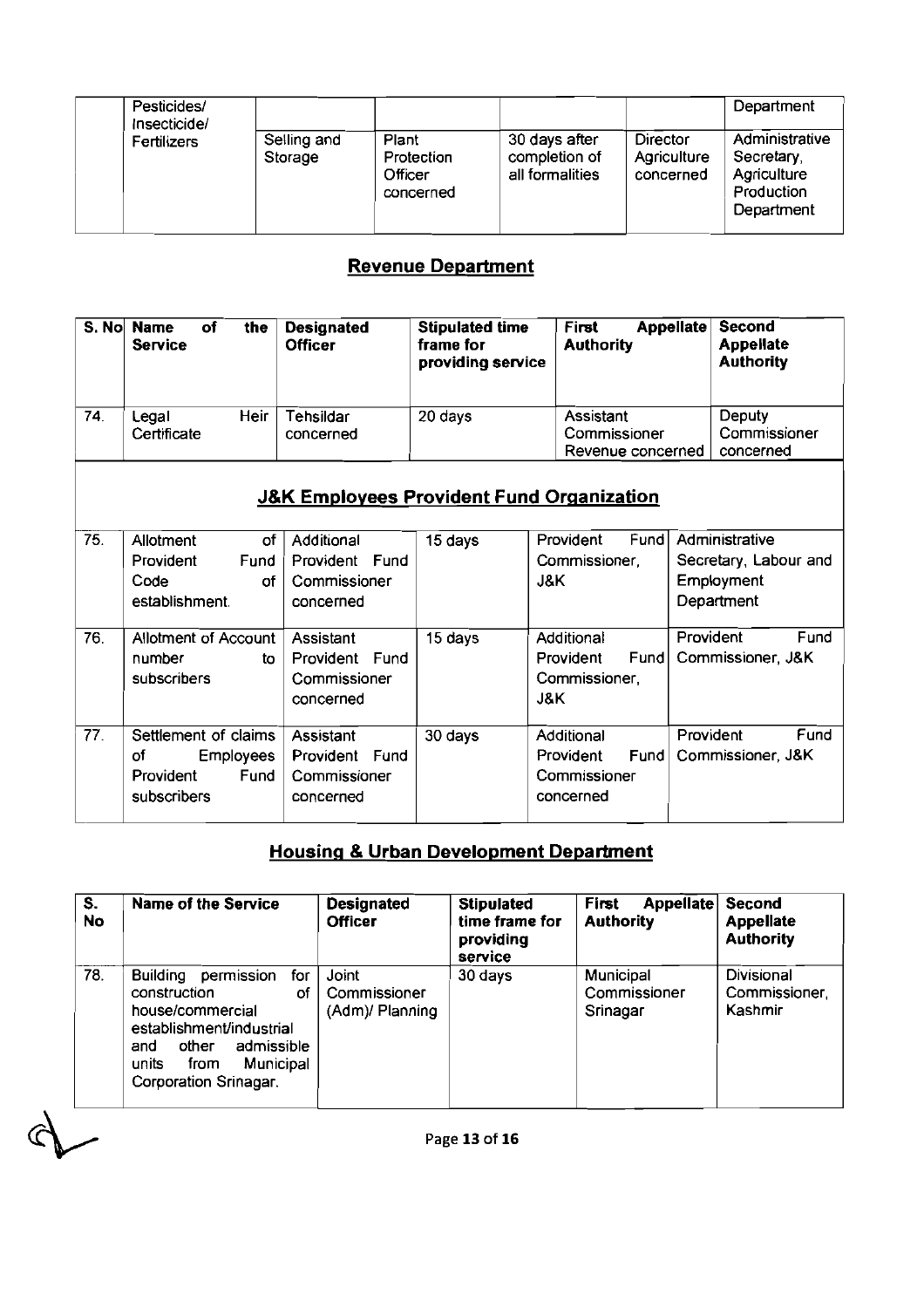| 79  | Building permission<br>for<br>construction<br>$of \,$<br>house/commercial<br>establishment/industrial<br>and<br>other<br>admissible<br>units<br>from<br>Municipal<br>Corporation Jammu.                               | Joint<br>Commissioner<br>(Adm)/ Planning                                   | 30 days                                                                             | Municipal<br>Commissioner<br>Jammu                   | <b>Divisional</b><br>Commissioner,<br>Jammu                                         |
|-----|-----------------------------------------------------------------------------------------------------------------------------------------------------------------------------------------------------------------------|----------------------------------------------------------------------------|-------------------------------------------------------------------------------------|------------------------------------------------------|-------------------------------------------------------------------------------------|
| 80. | Building permission<br>for<br>construction<br>of<br>house/commercial<br>establishment/industrial<br>admissible<br>and<br>other<br>units<br>for<br>Municipal<br>Council/Committee.                                     | Executive<br>Officer                                                       | 30 days                                                                             | Additional Deputy<br>Commissioner<br>concerned       | Deputy<br>Commissioner<br>concerned                                                 |
| 81. | Plinth Level inspection of<br>permitted<br>house/<br>commercial<br>establishment/industrial<br>and<br>other<br>admissible<br>Units after the date of<br>intimation in the limits of<br>JMC/SMC as the case<br>may be. | Enforcement<br>Officer<br>concerned                                        | 7 days                                                                              | Joint<br>Commissioner<br>(Adm)/Planning              | Commissioner<br>Municipal<br>Corporation<br>Jammu/Srinagar<br>as the case may<br>be |
| 82. | Final<br>completion<br>inspection/occupancy<br>Certificate of permitted<br>industrial/other<br>House<br>admissible Units after the<br>date of intimation in the<br>limits of JMC/SMC as the<br>case may be            | Enforcement<br>Officer<br>concerned                                        | 8 days (7 days<br>for inspection<br>and 1 day for<br>issuance of<br>certificate)    | Joint<br>Commissioner<br>(Adm)/Planning              | Commissioner<br>Municipal<br>Corporation<br>Jammu/Srinagar<br>as the case may<br>be |
| 83. | Plinth Level inspection of<br>permitted<br>house/industrial/other<br>admissible Units after the<br>of<br>date<br>intimation<br>in.<br><b>Municipal</b><br><b>Council/Committees</b>                                   | Khilafwarzi<br>Inspector<br>concerned                                      | 7 days                                                                              | Officer<br>Executive<br>concerned                    | Additional<br>Deputy<br>Commissioner<br>concerned.                                  |
| 84. | Final<br>completion<br>inspection/occupancy<br>Certificate of permitted<br>house/industrial/other<br>admissible Units after the<br>date of<br>intimation<br>in.<br>Municipal<br>Council/<br>Committees                | Khilafwarzi<br>Inspector<br>concerned                                      | 8 days<br>(7 days for<br>inspection and<br>1 day for<br>issuance of<br>certificate) | Executive<br>Officer<br>concerned                    | Additional<br>Deputy<br>Commissioner<br>concerned.                                  |
| 85. | Issuance of license/NOC<br>for running trade within<br>the limits of Municipal<br>Corporation<br>Jammu/Srinagar as the<br>case may be                                                                                 | Chief Revenue<br>Officer/Assistant<br>Commissioner<br>(Revenue)<br>SMC/JMC | 30 days (from<br>the date of<br>receipt of<br>clearance from<br>UTEIC)              | Joint<br>Commissioner<br>(Adm)/Planning<br>concerned | Commissioner<br>JMC/SMC<br>as<br>the case may<br>be                                 |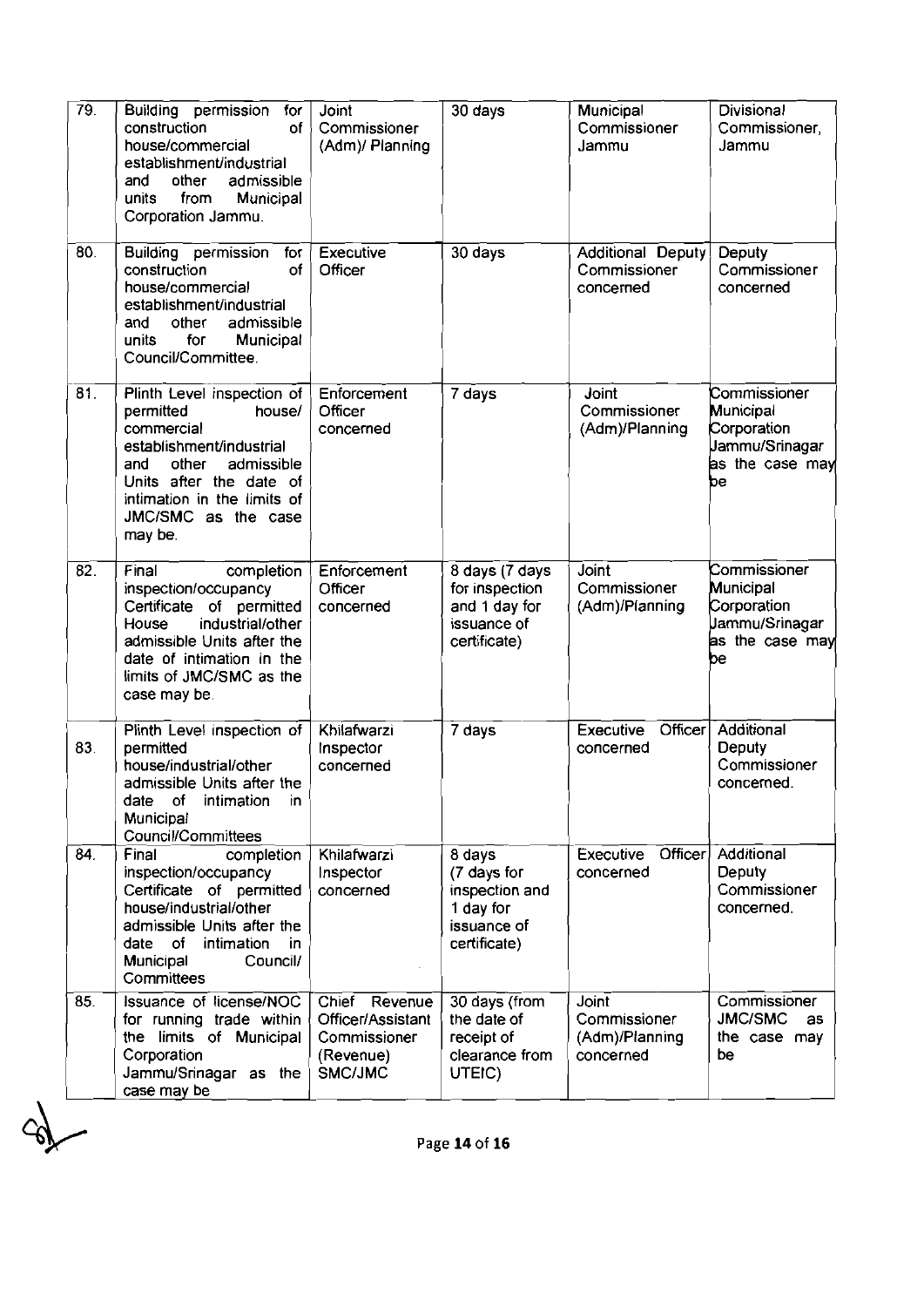| 86. | Issuance of License for<br>Rehri to<br>be operated<br>within<br>the<br>limits<br>of<br><b>JMC/SMC</b><br>the case<br>as<br>may be                   | Chief Revenue<br>Officer/Assistant<br>Commissioner<br>(Revenue)<br>SMC/JMC | 30 days                                                                        | Joint Commissioner<br>(Adm)/Planning<br>concerned | Commissioner<br>JMC/SMC<br>as<br>the case may<br>be |
|-----|-----------------------------------------------------------------------------------------------------------------------------------------------------|----------------------------------------------------------------------------|--------------------------------------------------------------------------------|---------------------------------------------------|-----------------------------------------------------|
| 87. | <b>Issuance of License/NOC</b><br>for running Trades/Units<br>within<br>the<br>limit<br>0f<br>Municipal<br>Committee/Council as the<br>case may be. | Executive<br>Officer<br>concerned                                          | 30 days (from<br>the date of<br>clearances/<br><b>NOCs from</b><br>department) | Additional Deputy<br>Commissioner<br>concerned    | Deputy<br>Commissioner<br>concerned                 |
| 88. | Issuance of license<br>for<br>Rehrito<br>be operated<br>within<br>the<br>0f<br>limits<br>Municipal<br>Committees/Councils<br>as.<br>the case may be | Executive<br>Officer<br>concerned                                          | 30 days                                                                        | Additional Deputy<br>Commissioner<br>concerned    | Deputy<br>Commissioner<br>concerned                 |

**By** order of the Government of Jammu & Kashmir.

**Sdl-** 

(Hilal Ahmad) IAS Commissioner/Secretary to the Government Dated:16.10.2018

#### No.GAD/PSGA/05/2017

Copy to the:

- 1. All Financial Commissioners.
- 2. VC/Director General, J&K Institute of Management, Public Administration and Rural Development.
- 3. Director General of Police, J&K.
- 4. Principal Secretary to the Hon'ble Governor.
- 5. Principal Resident Commissioner, J&K Government, New Delhi.
- 6. All Principal Secretaries to the Government.
- 7. Chief Electoral Officer, l&K.
- 8. All Commissioner/Secretaries to the Government.
- 9. Divisional Commissioner, Jammu/Kashmir.
- 10. All Heads of Departments/Managing Directors.
- 11. Secretary, J&K Public Service Commission.
- 12. Director Estates.
- 13. Director Information, J&K.
- 14. All Deputy Commissioners.
- 15. Director Archives, Archaeology and Museums.
- 16. Director, State Motor Garages, J&K.
- 17. Secretary, J&K Legislative Assembly/Council.
- 18. Secretary, J&K Services Selection Board.
- 19. General Manager, Government Press, Srinagar/Jammu.

**r** Page 15 of 16